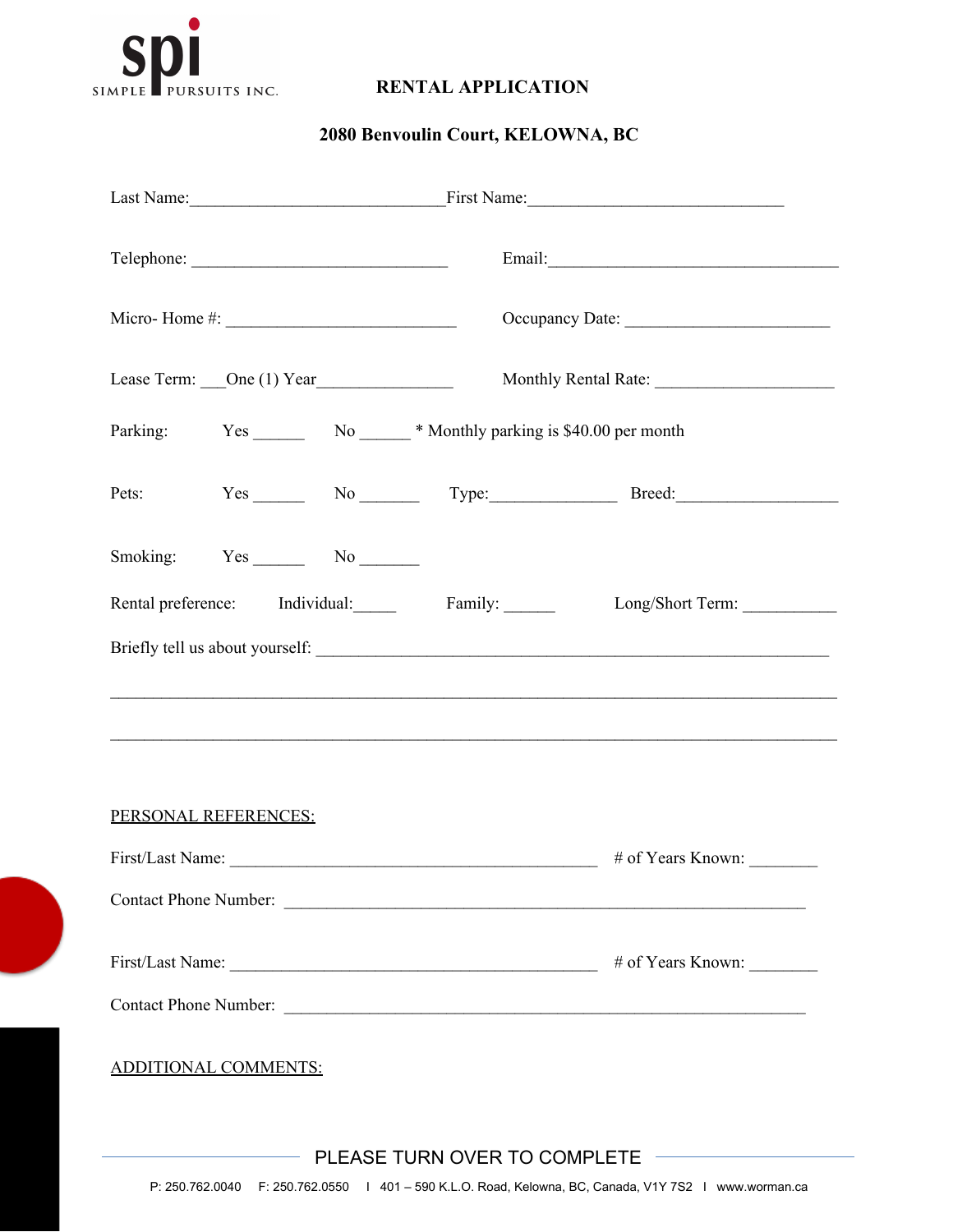

I am interested in renting property owned by Simple Pursuits Inc. In order to approve my credit for this rental, I hereby authorize a credit check, including salary verification, court proceedings and the release of payment history from prior landlords.

| <b>EMPLOYMENT:</b>           |                                                                                                                                                                                                                                      |  |
|------------------------------|--------------------------------------------------------------------------------------------------------------------------------------------------------------------------------------------------------------------------------------|--|
|                              | Self- employed: Yes: ______ No: _______ Work from Home: Yes: _____ No: _____                                                                                                                                                         |  |
|                              |                                                                                                                                                                                                                                      |  |
|                              | Contact:                                                                                                                                                                                                                             |  |
| Student: Yes: No:            | Enrolled at:<br><u> 1980 - Andrea Station, amerikan bizko bat eta bizko bat erabarra (h. 1980).</u>                                                                                                                                  |  |
|                              | Faculty:                                                                                                                                                                                                                             |  |
| <b>LANDLORD REFERENCES:</b>  |                                                                                                                                                                                                                                      |  |
| 1. Years at Present Address: | Monthly Rental Rate: \$                                                                                                                                                                                                              |  |
|                              | Name of Present Landlord: <u>Contract Contract Contract Contract Contract Contract Contract Contract Contract Contract Contract Contract Contract Contract Contract Contract Contract Contract Contract Contract Contract Contra</u> |  |
|                              |                                                                                                                                                                                                                                      |  |
|                              |                                                                                                                                                                                                                                      |  |
|                              |                                                                                                                                                                                                                                      |  |
|                              |                                                                                                                                                                                                                                      |  |
|                              | Previous Address: Previous Address: Postal Code:                                                                                                                                                                                     |  |
|                              | PLEASE TURN OVER TO COMPLETE                                                                                                                                                                                                         |  |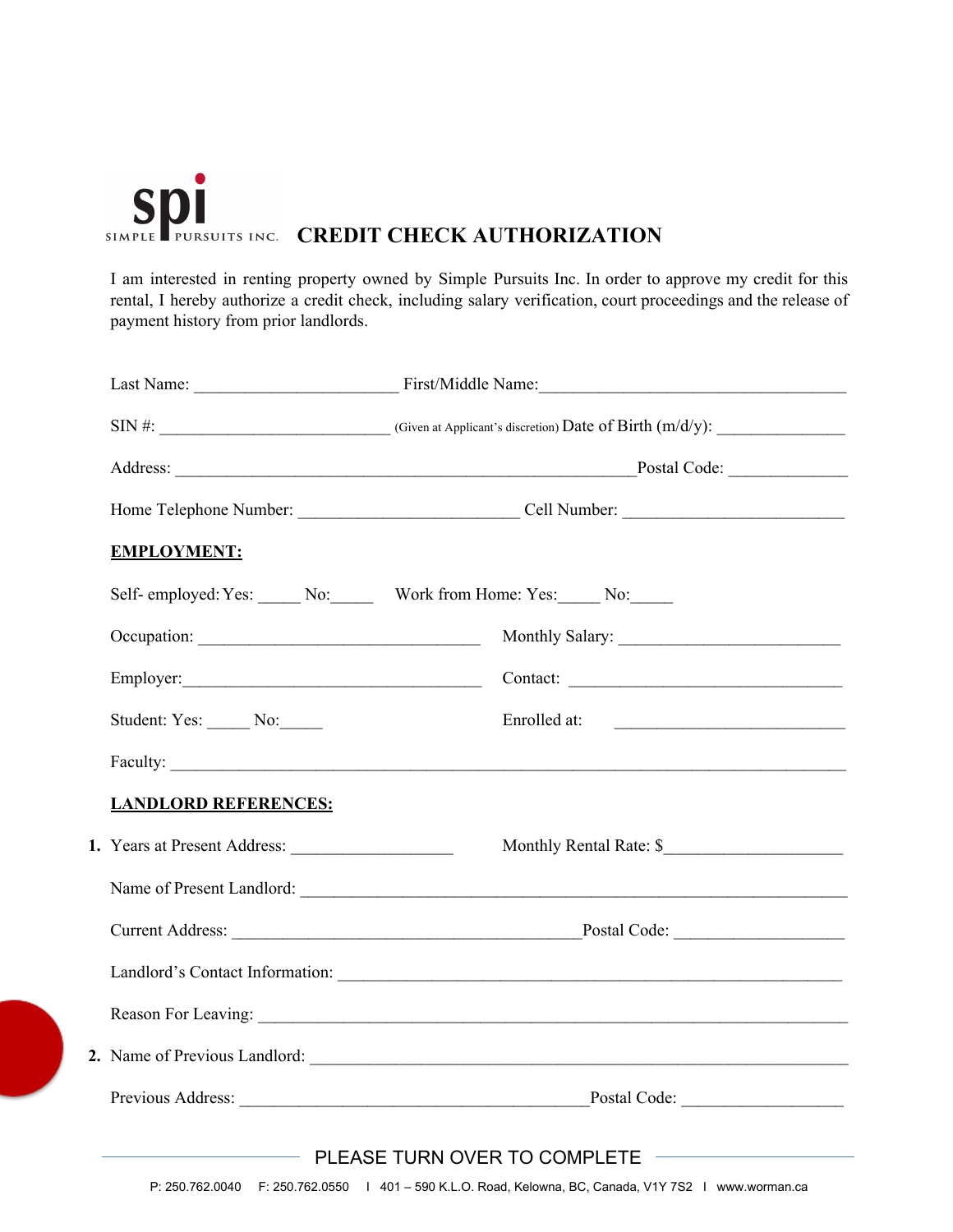| Occupancy from:                                               | $(M/D/Y)$ to | (M/D/Y) |
|---------------------------------------------------------------|--------------|---------|
| I hereby state that the information contained herein is true. |              |         |
| Signature:                                                    | Date:        |         |

PLEASE TURN OVER TO COMPLETE